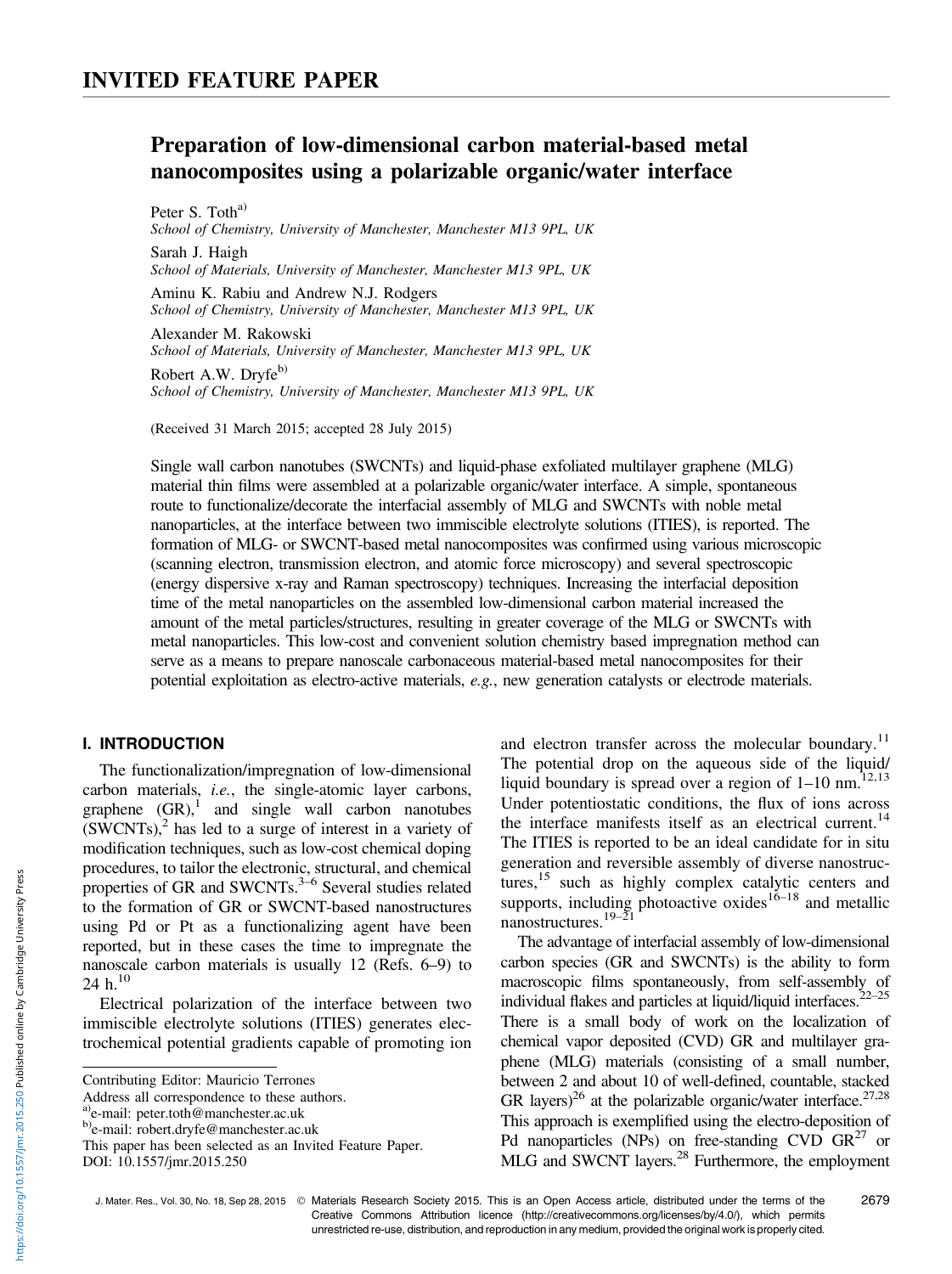of easily processable, liquid-phase exfoliated, reduced graphene oxide (rGO) materials to support deposition of noble metals at the organic/water interface has been widely investigated, mainly to prepare GR-based catalysts or electrode materials on solid substrates.3,6,22,24,29–<sup>32</sup> The use of CVD GR offers a macroscopic material—visible to the naked eye—that has not been deliberately oxidized and consists of a high-quality, well-defined monolayer, as opposed to liquid-phase exfoliated rGO aggregates. $^{27}$  Functionalization of a free-standing CVD GR monolayer with noble metal (Au, Pt, Pd) nanoparticles, using a low-cost, two-step, solution chemistrybased process has been reported previously. Both sides of the GR monolayer were decorated with metal nanoclusters, creating "bimetal graphene sandwiches", which were adsorbed at the ITIES. $\frac{33}{33}$ This type of electro-active material is of interest due to its potential exploitation as a catalyst at the ITIES. For example, the two different catalyst materials (e.g., metal NPs) could be used to enhance two different redox reactions (*i.e.*, those occurring in the organic and aqueous phases).

Raman spectroscopy is a powerful technique for the characterization and investigation of chemical modification of GR and SWCNTs. The presence of covalent bonds, dopants and their spatial distribution can all be detected.<sup>34,35</sup> The Raman spectrum of a single-layer GR sheet has two characteristic features  $(G \text{ and } 2D \text{ bands});$ the G peak is associated with the  $E_{2g}$  vibrational mode of the  $sp^2$  bonds and the 2D band is caused by the scattering of two phonons and, although independent of defects, it is instead affected by strain.<sup>36–40</sup> Both *n*- and *p*-type doping of monolayer GR cause a blueshift (frequency increase) in the  $G$  band,<sup>41</sup> while the 2D band frequency of monolayer GR increases for p-type doping but decreases for n-type doping. This behavior can be observed in electrochemically gated  $GR^{37}$  and, by comparison of the relative position and intensity of the G and 2D bands, it is relatively easy to determine the degree of doping.<sup>42–44</sup> This technique is also frequently used to investigate either the state of SWCNTs or their composites with metal nanoparticles.<sup>45–48</sup> The most significant Raman bands of SWCNTs are the radial breathing mode (RBM), the tangential displacement mode, which is also known as the G band, the disorder induced mode, which shows the density of the defects  $(D)$ , and the highfrequency two-phonon mode  $(2D \text{ or } G')$ .<sup>49</sup>

In this contribution, we report a self-assembly process to achieve MLG and SWCNT films at the liquid/liquid interface. Metal NP deposition on the interfacial assembly of carbon nanostructures is carried out from the aqueous phase, using a ferrocene-derivative as the reducing agent located in the organic phase. This impregnation/functionalization method is an alternative route to synthesize Pt or Pd coated GR or SWCNT composite materials at the ITIES within a short (maximum 3 h) preparation time.

# II. EXPERIMENTAL SECTION

## A. Materials

Lithium perchlorate (LiClO<sub>4</sub>,  $\geq$ 99.5%); tetrabutylammonium perchlorate (TBAClO<sub>4</sub>,  $\geq$ 99.0%); ammonium tetrachloropalladate (II)  $[(NH_4)_2PdCl_4, 99.995\%]$ ; ammonium tetrachloroplatinate (II)  $[(NH_4)_2PtCl_4, 99\%]$ ; decamethylferrocene or bis(pentamethylcyclopentadienyl) iron (II) ( $Me<sub>10</sub>FeCp<sub>2</sub>$ , DecMFc, 97%) and 1,2-dichloroethane (DCE,  $\geq$ 99.8%), which is used as the organic phase, were purchased from Sigma–Aldrich. SWCNTs (Elicarb®, Thomas Swan & Co. Ltd.) and graphite powder (Branwell Graphite Ltd.) were used to give a suspension in DCE. Deionized water (18.2 M $\Omega$  cm resistivity) purified using a "PURELAB" Ultrafiltration unit (Elga Process Water) was used for aqueous solution preparation. Glassware was cleaned in Piranha solution, a 1:4 mixture (by volume) of 30% hydrogen peroxide  $(H_2O_2,$  Fisher Scientific) and concentrated sulfuric acid  $(H_2SO_4, Fisher)$ Scientific)—CAUTION required when handling—then boiled in ultrapure water and dried.

## B. Carbon nanomaterials assembly

The SWCNT and GR flake assembly at the organic/ water interface are described elsewhere.<sup>28</sup> Briefly, sonication for 30 min (Clifton Ultrasonic Bath, Nickel Electro Ltd. operating at 30–40 kHz, at 30% of its full power) was used to prepare the SWCNT dispersion in organic solvent, to exfoliate the MLG materials (consisting of micrometer and submicrometer size flakes) from natural graphite powder, and to give a carbon suspension in DCE. Then, an aliquot of dispersion with the organic electrolyte solution in DCE was placed in contact with an equal volume of aqueous phase, and then self-assembly of the SWCNT or MLG at the interface was achieved using sonication (15 min). UV–Vis spectroscopy was used to measure the concentration of the SWCNT and MLG dispersions, these measurements were carried out using a UV–Vis absorption spectrometer (DH-2000-BAL, Ocean Optics, Duiven, Netherlands) and USB2000 interface (Micropack GmbH, Ostfildern, Germany).

# C. Methods

Characterization of samples was performed following deposition. The metal NP-decorated SWCNT and MLG layers were fished out using either a  $Si/SiO<sub>2</sub>$  substrate or specifically prepared free-standing samples supported on holey carbon-coated nickel quantifoil grids (TAAB Laboratories Equipment Ltd.), dried in air for 15 min, then washed in an ethanol and isopropanol mixture (5 min) and then acetone (5 min), and finally blow-dried with nitrogen. Raman analysis was carried out using a Renishaw RM 264N94 (532 nm) spectrometer, operating at power  $\leq 1$  mW. Scanning electron microscopy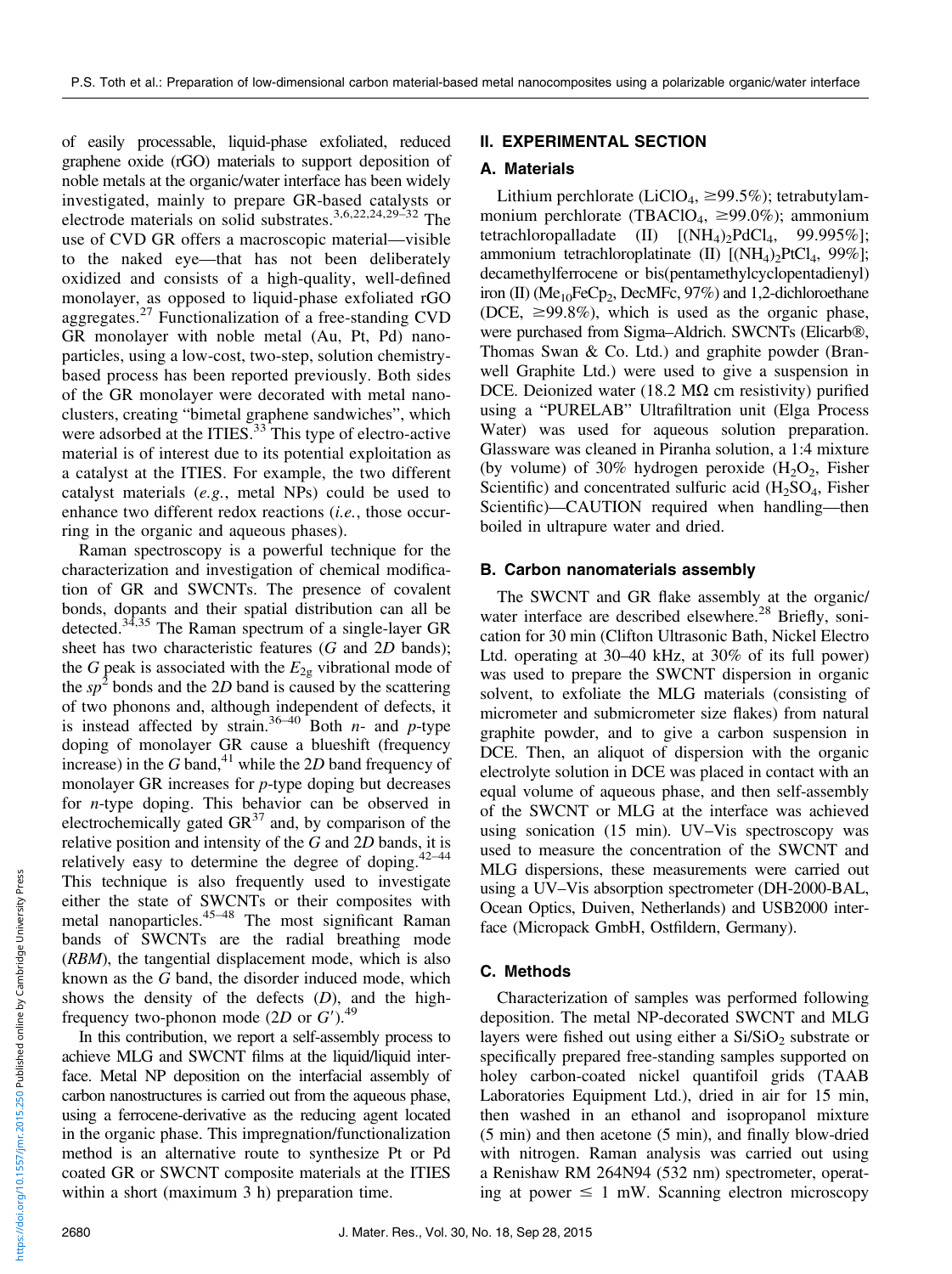(SEM), energy dispersive x-ray spectroscopy (EDAX) for elemental analysis (Philips XL30 ESEM-FEG, Eindhoven, Netherlands, operated at 15.0 kV) and atomic force microscopy (AFM, Bruker MultiMode 8, operated in "Peak Force" tapping mode with a silicon tip on a silicon nitride lever) were also used to analyze samples. Further characterization was carried out using a FEI Titan G2 (S)TEM (Eindhoven, Netherlands) with an aberration corrected probe operated in high resolution transmission electron microscope (HR-TEM) mode at 80 kV with a spherical aberration of 1.3 mm and a probe current of  $\sim$ 1 nA. Selected area electron diffraction patterns were acquired using a selected area aperture of  $\sim$ 200 nm diameter and a camera length of 550 mm. The displayed errors are either standard deviations (arithmetic averages of multiple measured values) or absolute errors determined from best fit errors.

## III. RESULTS AND DISCUSSION

Absorption spectra of SWCNT dispersions at various dilutions are depicted in Fig. 1(a). The absorbance values at 660 nm from three measurements were averaged and plotted versus the concentration of the SWCNT dispersions [Fig. 1(b)]. The absorption coefficient,  $\alpha$ , calculated from the slope of the calibration curve, according to the Lambert– Beer law, was found to be  $4100 \pm 41 \text{ mL mg}^{-1} \text{ m}^{-1}$ .<sup>28</sup> The concentration of all freshly prepared dispersions was determined using UV–Vis spectroscopy and the dispersions were stable for up to two weeks.

Functionalization of the interfacially assembled SWCNT or MLG layer was achieved by a simple spontaneous redox reaction between decamethylferrocene (DecMFc), which acts as an organic phase electron donor, and tetrachloropalladate  $(PdCl<sub>4</sub><sup>2–</sup>)$  in the aqueous phase (Reaction 1). 0.1 M TBAClO<sub>4</sub> and 0.1 M LiClO<sub>4</sub> were used as the organic (o) and aqueous (w) phase supporting electrolytes, respectively. This metal deposition reaction proceeds spontaneously at the ITIES, but in the presence of a CVD GR monolayer, it was found to occur preferentially on the GR. $^{27,33}$ 

$$
PdCl42-(aq) + 2 DecMFc(o) \to Pd(s) + 4 Cl(aq) + 2 DecMFc(o)+ (1)
$$

A schematic of the redox process and photographs of the Pd decorated SWCNT film (hereafter, Pd-SWCNT) at the interface are shown in Fig. 2. The SWCNT layers were assembled at the ITIES by mixing an aliquot of dispersion with an equal volume of DCE organic electrolyte  $(0.1 \text{ M} \text{ TBAC1O}_4)$  solution containing 2 mM DecMFc, followed by addition of an equal volume of aqueous phase  $(0.1 \text{ M } LiClO<sub>4</sub>)$  on top of the organic phase [Fig. 2(a)]. The cell was bath sonicated for 15 min to bring about assembly of the SWCNTs at the ITIES, which occurred after standing for approximately 2 h postsonication [Fig. 2(d)]. The aqueous phase (upper) was then replaced by an aqueous phase containing PdCl<sup>2-</sup> [Fig. 2(b)] and the reduction of the PdCl<sup>2-</sup> by DecMFc occurred through the SWCNT film at the ITIES. This led to the formation of Pd NPs, which appeared as gray dots presented [Figs. 2(c) and 2(e) for illustration and photograph, respectively]. The color change of the DecMFc from yellow [Fig. 2(d)] to green [Fig. 2(e)] is evidence of the oxidation of DecMFc to the DecMFc<sup>+</sup> cation, which accompanies the redox reaction between  $PdCl<sub>4</sub><sup>2–</sup>$  and DecMFc (Reaction 1).

The resultant SEM and TEM micrographs of Pd-SWCNT are given in Fig. 3. The small, globular shaped, Pd NPs appear to deposit uniformly on and around the SWCNT bundles [Figs. 3(a)–3(c)], with the size of the Pd NPs ranging from 5–10 nm. The series of SEM images illustrate the increase in the number of deposited Pd NPs as a function of the interfacial deposition contact time from 1 min (a), to 5 min (b), to 15 min (c). The TEM images (d) confirm the existence of small Pd-NPs in the range of 1–2 nm (black dots) both individually all around the SWCNTs and as aggregated clusters of nanoparticles (visible as dark patches in the TEM images).

The same calibration process was repeated to determine  $\alpha$  for the meta-stable MLG dispersions in DCE, which was found to be 2305  $\pm$  24 mL mg<sup>-1</sup> m<sup>-1.28</sup>



FIG. 1. (a) UV–Vis spectra of SWCNT dispersions at different concentrations and the solution after filtration of the SWCNTs, (b) the calibration curve of the measured absorbance versus the concentration of SWCNT.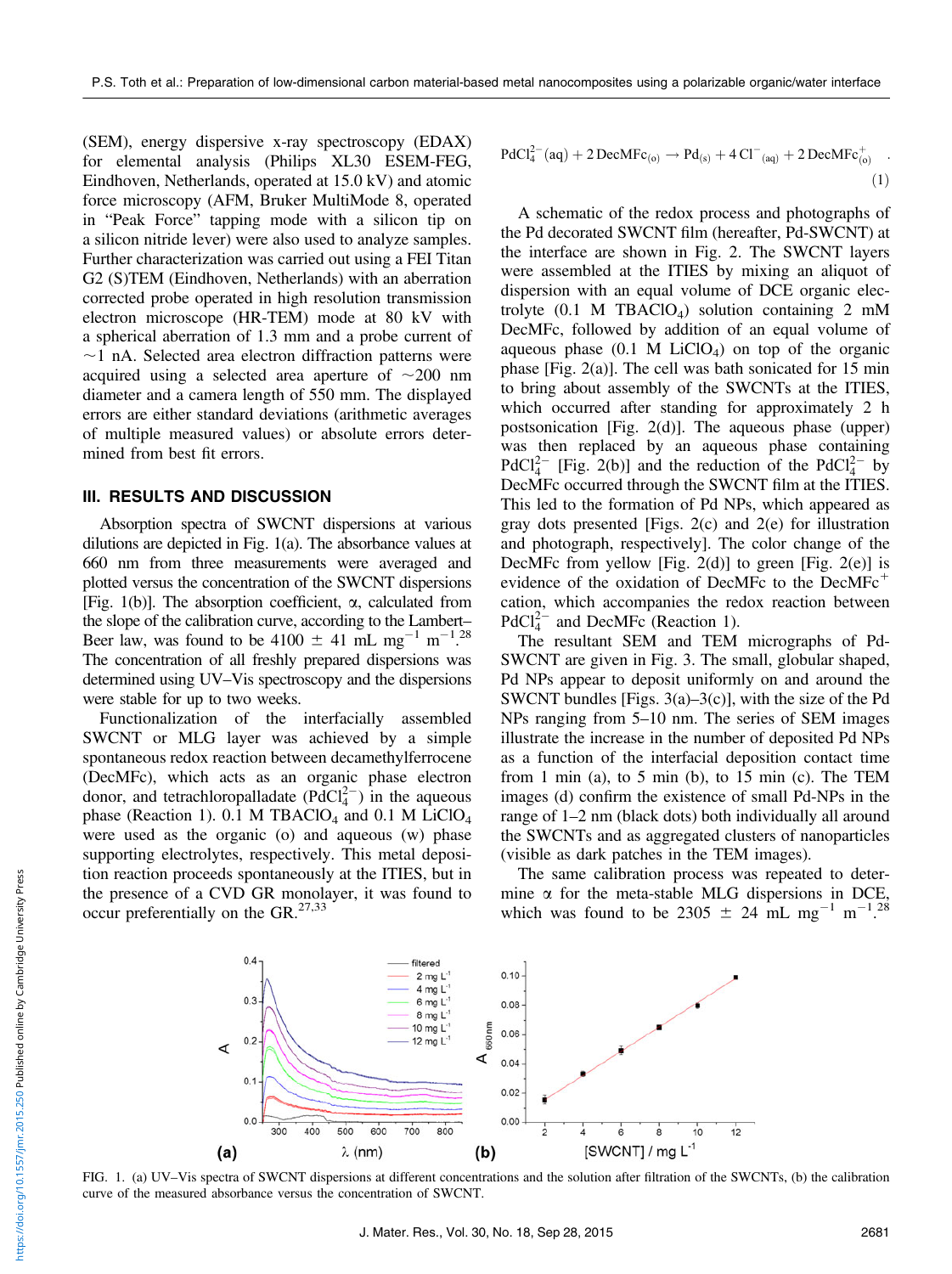

FIG. 2. (a, b) Schematics of SWCNT layer assembly at the ITIES, (b)  $PdCl<sub>4</sub><sup>2-</sup>$  reduction by DecMFc through the interfacially located SWCNTs and (c) the formation of Pd NPs, marked as light gray dots. (d) Photographs of the assembled SWCNT layer and (e) the Pd-SWCNT layer at the ITIES after 15 min of reaction.

Then, the same interfacial assembly was repeated for MLG dispersions, forming layers of exfoliated GR flakes at the ITIES. An analogous redox process can be applied to reduce tetrachloroplatinate,  $PrC1_4^{2-}$ , from the aqueous phase at ITIES-assembled nanoscale carbonaceous materials. Comparison of the pristine and Pt NP coated flakes of MLG materials (hereafter, Pt-MLG) is presented in Fig. 4. The step height of the GR layer was approximately 1 nm, which corresponds to a monolayer, in reasonable agreement with the known value for pristine monolayer GR determined from AFM  $(0.35-1 \text{ nm})$ .<sup>50,51</sup> The angular shaped pristine flakes of MLG (2–10 nm thickness and  $\mu$ m<sup>2</sup> scale) in Figs. 4(A) and 4(B) and the small, bright particles [Figs. 4(C) and 4(D)] show the deposited Pt NPs on MLG. All around the flakes of the MLG, the size of the Pt NPs detectable in these images lies between 10 and 20 nm. Raman spectra (532 nm laser) of the pristine (a) and Pt-MLG (b–d) are presented in Fig. 4(E). The spectrum of the pure MLG (a) depicts the usual peaks of GR, i.e., D, G, 2D. By fitting the 2D band, the number of layers was calculated to be below ten,  $36$ which is consistent with the AFM data. The defect sensitive bands of the GR Raman spectra,  $D'$  (1589.8) cm<sup>-1</sup>) and  $D + D'$  (2931.8 cm<sup>-1</sup>), appear to increase as

a function of the deposition time [Figs.  $4(E-b)-4(E-d)$ ] indicating the increase of the NPs number on the  $sp^2$ carbon lattice. The  $D'$  band denotes a weak disorderinduced feature and the  $D + D'$  band requires another defect and the combination of phonons with different momenta for activation.<sup>52,53</sup> Moreover, variation in the shape of the  $2D$  band [Fig. 4(E-b)–4(E-d)] indicates a change in the number of layers for detected GR flakes in the case of the Pt-MLG samples. After interfacial deposition of Pt NPs, the flakes can be stuck together with the Pt nanostructures, which is visible on the SEM images after 5 min [Fig. 4(C)] deposition time. The  $D'$ band appears as a shoulder on the G band (1579 cm<sup>-1</sup>), indeed it forms as a proper peak  $(1589.8 \text{ cm}^{-1})$  in the spectra of Pt-MLG [Figs.  $4(E-b)$ – $4(E-d)$ ], and the G band becomes a shoulder on the  $D'$  band. The increasing intensity of the D peak corresponds to an increased defect density (as measured from  $I_D/I_G$ ) in the case of the composites. The  $I<sub>D</sub>/I<sub>G</sub>$  ratio increased from 0.07 (a) to 0.37 (b) 0.46 (c) 0.88 (d) in the case of pristine GR and Pt-MLG after 1 min, 5 min, and 15 min, respectively. The increase of the defect density of MLG with the increased functionalization time, (as measured from  $I_D/I_G$ , and appearance the  $D'$  band) reflects the increasing extent of MLG functionalization by the metal NPs.<sup>33,44</sup> These NPs also cause charging interaction between the Pt NPs and GR lattice, which affects the  $sp^2$  hybridization of the carbon atoms.

The Pd-SWCNT composites were also measured by Raman spectroscopy, used to study the defects and the extent of functionalization on the surface of the SWCNTs before and after Pd NPs deposition [Fig. 4(F)]. Figures 4 (F-a) and 4(F-b–F-d), respectively, show the RBM, the two main components of the G band  $(G^-$  and  $G^+$ ), and the 2D band in Raman spectra of pure SWCNT and Pd-SWCNT composites. The peaks at about 1594 cm<sup>-1</sup> ( $G^+$ band) and at  $1342 \text{ cm}^{-1}$  (D band) correspond to the sp<sup>3</sup>and  $sp<sup>2</sup>$ -hybridized carbons present, identifying graphitic disorder and the ordered state on the SWCNT surface, respectively. The intensity of the D band describes the degree of disorder present along the tube, indicating the extent of the modification.<sup>9</sup> Thus, the  $I_D/I_G$  ratio increased from 0.10 (a) to 0.48 (b) 0.56 (c) 0.82 (d) in the case of pristine SWCNT and Pd-SWCNT after 1, 5, and 15 min, respectively. So, the charging/doping interaction was observed in cases of both MLG and SWCNTs materials-based metal nanocomposites.

 $PdCl<sub>4</sub><sup>2-</sup>$  reduction can also be exploited for metal deposition on the MLG layers, allowing the preparation of Pd NP decorated MLG-metal nanoclusters (hereafter, Pd-MLG). The deposited metal particles show up as bright and globular structures on the angular shaped GR surfaces [Figs.  $5(a)$ – $5(c)$ ]. Increasing the interfacial deposition contact time increases the number of NPs and the size of the formed nanostructures, mainly from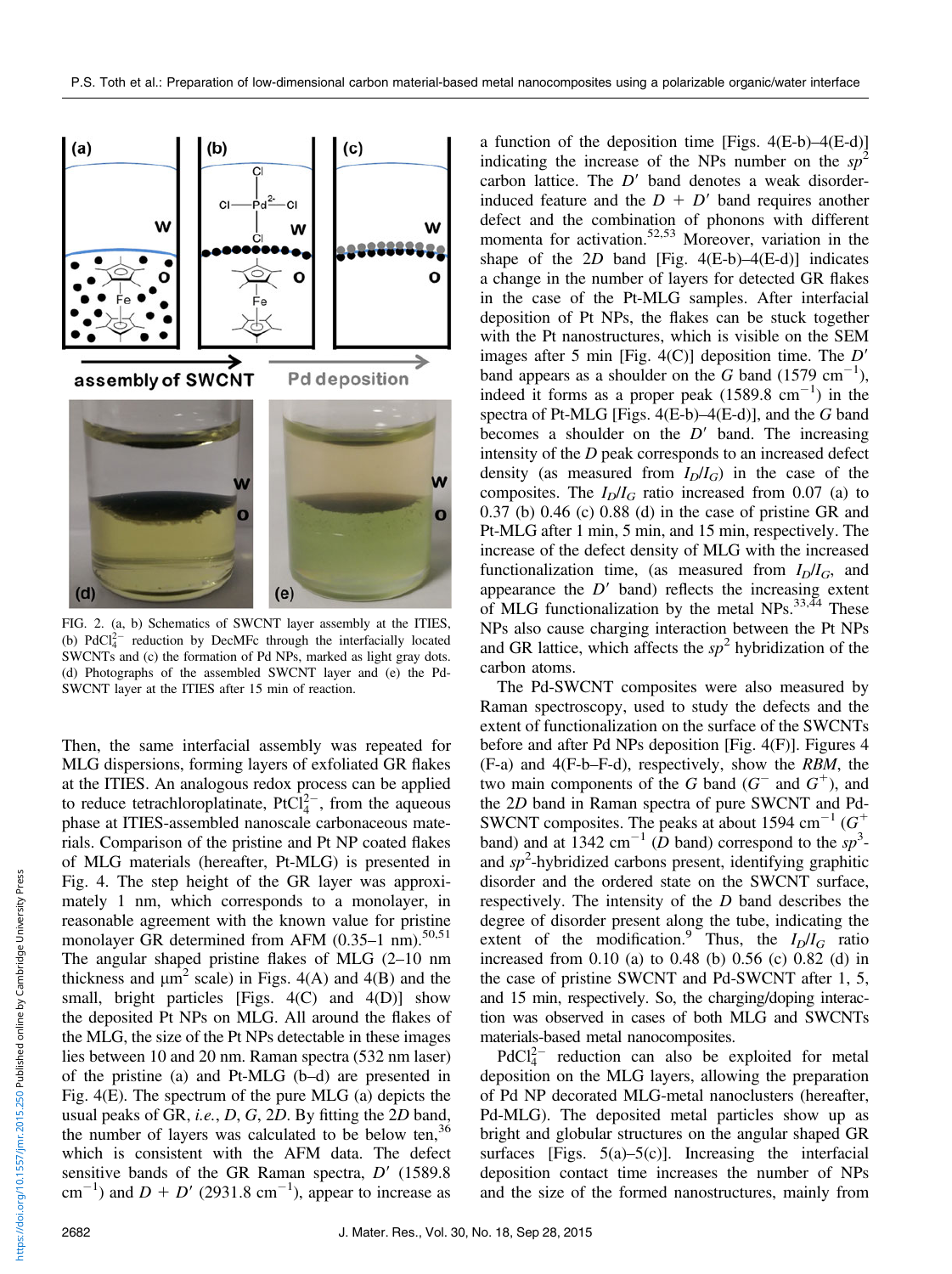

FIG. 3. (a-c) SEM and (d) TEM images of the Pd decorated SWCNTs after 1 min (a, d), 5 min (b), and 15 min (c) interfacial contact time of deposition. A higher magnification image is shown inset in d (scale bar corresponds to 20 nm). The samples were transferred to (a–c) a  $Si/SiO<sub>2</sub>$ wafer and (d) a quantifoil grid for imaging.



FIG. 4. (A, C) SEM and (B, D) AFM images of pure (A, B) and Pt NP decorated MLG (C, D), the latter recorded after 5 min of deposition. Representative Raman spectra (532 nm excitation laser) of pure GR (E-a), pure SWCNT (F-a) and Pt-MLG (E-b–d) and, Pd-SWCNT (F-b–d) nanocomposites, respectively, after 1 min (b), 5 min (c) and 15 min (d) interfacial contact time. The samples were transferred to a  $Si/SiO<sub>2</sub>$  wafer for this analysis (the asterisk marked peaks at  $520 \text{ cm}^{-1}$  correspond to silicon).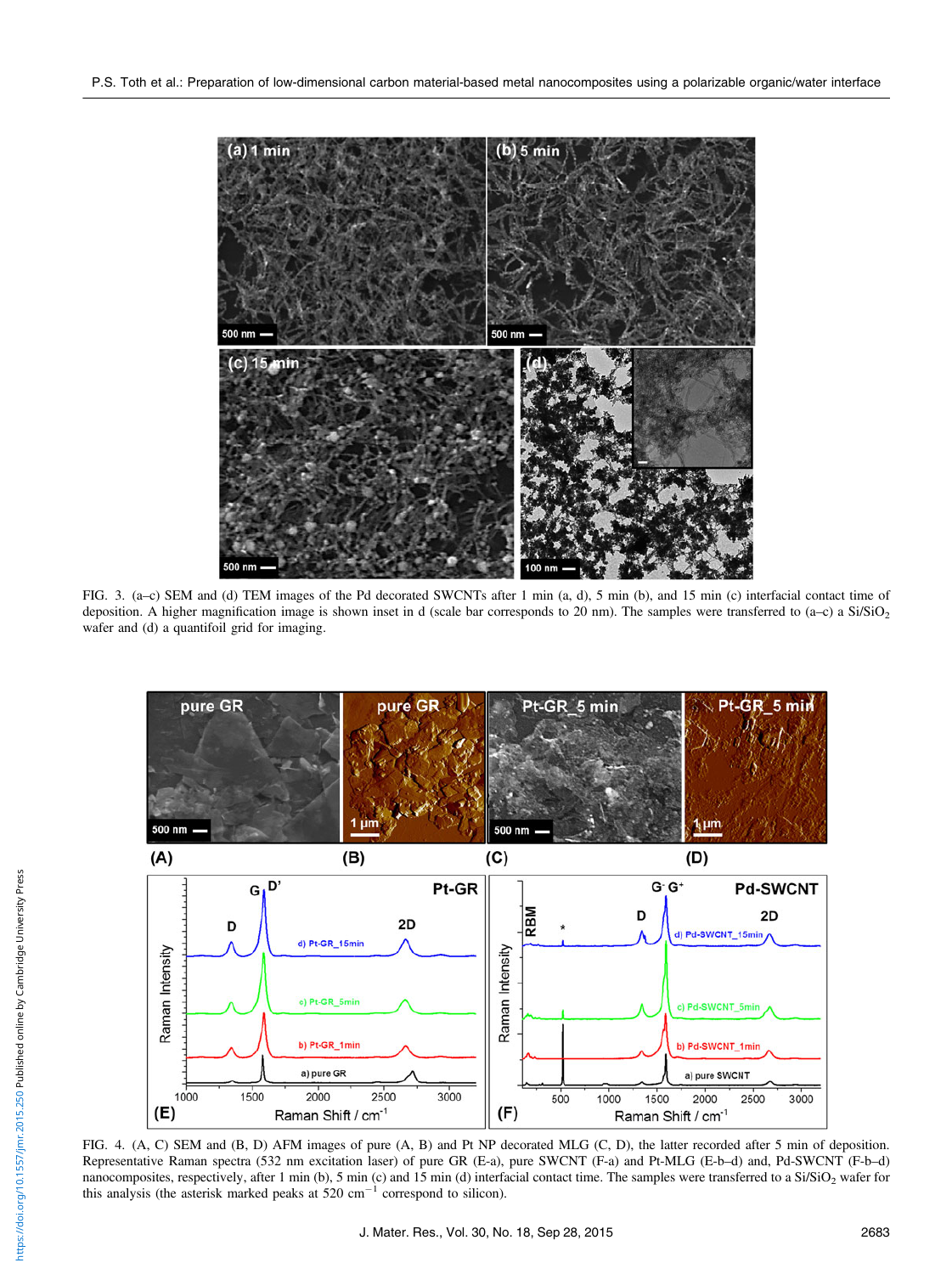

FIG. 5. (a–c) SEM and (d) HR-TEM images of Pd decorated exfoliated MLG after 1 min (a), 5 min (b), and 15 min (c, d) interfacial deposition contact time. The electron diffraction pattern image of Pd-MLG is depicted in the upper inset of (d) with the rings corresponding to the expected lattice spacings of MLG (green) and crystalline Pd (red). The lower inset shows a higher magnification image of the smaller Pd NPs (scale bar corresponds to 5 nm). The samples were transferred to a  $Si/SiO<sub>2</sub>$  wafer (a–c) and a quantifoil grid (d) for imaging.

small individual NPs bigger  $e.g.,$  "snow flake" like structures can be built up [Fig. 5(b)] and these structures subsequently aggregate together with the flakes of the MLG material, forming nanoclusters  $[Fig. 5(c)]$ . The high resolution TEM image depicts the MLG consisting of angular shape flakes [Fig.  $5(d)$ ] with folded flake regions demonstrating typically thicknesses of 3–10 layers.<sup>54</sup> The high level of metal NPs coverage is clearly observable consisting of small (1–2 nm in size) individual and larger (5–10 nm in size) Pd NPs and nanostructures covering the whole surface of the flake. The electron diffraction pattern image [inset in Fig. 5(d)] demonstrates the expected lattice reflections present from MLG and crystalline Pd. The images correspond to deposition times of 1 min (a), 5 min (b), and 15 min (c, d). The location of the deposited metal NPs suggests that the electron transfer process, involving the interfacially assembled SWCNT or MLG films, proceeds via the low dimensional carbons.

Increasing the deposition time in both Pd and Pt cases (1, 5, and 15 min) caused an increase in the number of NPs and nucleation began to form larger NP structures, resulting in full coverage all around the SWCNT bundles [Figs. 3(a)–3(c)], the flakes of MLG [Figs. 5(a)–5(c)] and connected nanoclusters. Firstly, the small (1–2 nm) individual NPs are formed both on SWCNTs or MLG [Figs. 3(d) and 5(d)]. Then, on increasing the deposition

time, either bigger (5–10 nm) NPs or aggregates of NPs and low-dimensional carbon materials are formed. This effect can primarily be seen in the case of Pd-SWCNT and Pd-MLG after a 15 min deposition time [Figs. 3(c) and 5(c), respectively]. The Pt coated flakes of MLG also stuck together, forming larger structures [Fig. 4(C)].

The metal content was characterized, using EDAX, via the relative metal ratio (Pd/C and Pt/C) calculated from the at.% values, as a function of the contact time, as presented in Fig. 6. In both cases, the amount of the Pd NPs [Fig. 6(a)] or Pt NPs [Fig. 6(b)] increased with a higher interfacial deposition time. At each deposition time, there was a difference in the metal/carbon ratios between the different nanocarbon materials, i.e., there is a higher Pd content for MLG compared to SWCNTs and a lower content of Pt in MLG compared to the SWCNTs. When using the same electron donor (DecMFc), the thermodynamics of metal deposition on the SWCNT, or GR layer are controlled solely by the reduction potentials of the metal species. These are  $+0.591$  V and  $+0.755$  V versus the standard hydrogen electrode, for the  $PdCl_4^{2-}/Pd$  and  $PtCl_4^{2-}/Pt$  couples, respectively.<sup>55,56</sup> Pt deposition at unmodified ITIES has been seen to be slower than Pd deposition, in spite of the higher driving force for Pt deposition.<sup>57</sup> The results presented here (Fig. 6) are consistent with the kinetic product, i.e., more rapid Pd deposition being seen in the presence of MLG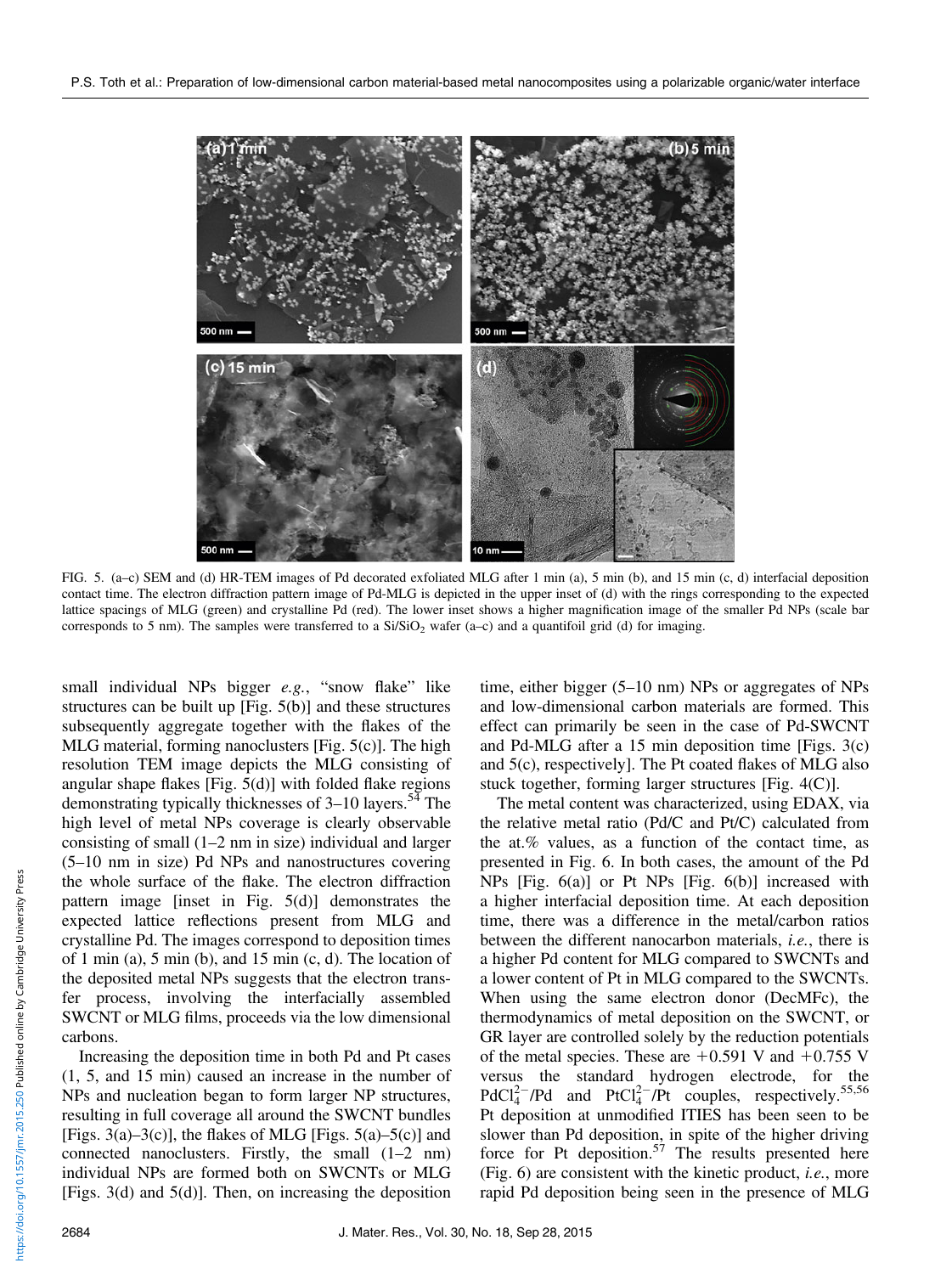

FIG. 6. The relative metal concentrations (metal/carbon) of (a) Pd and (b) Pt NP decorated GR and SWCNTs, as a function of deposition contact time. The error bars are standard deviations (arithmetic averages of multiple measured values).

[Fig. 6(a)], whereas the thermodynamic product, enhanced Pt deposition is seen with SWCNTs [Fig. 6(b)]. This observation is consistent with a higher defect density on the carbon nanotubes which facilities the more kinetically hindered nucleation of Pt. The method presented here could be an alternative route to decorate/impregnate lowdimensional carbon materials, either SWCNTs or GR particles, by noble metal NPs for the preparation of nanocomposite materials.

## IV. CONCLUSIONS

A simple galvanic displacement process was applied to prepare SWCNT and MLG-based noble metal nanocomposites at the ITIES. EDAX elemental analysis and Raman spectroscopy were used to prove the formation of low dimensional carbon-based metal nanoclusters; electron microscopy and AFM gave evidence of the morphological properties of the composites.

Increasing the interfacial contact time of the palladium or platinum deposition, led to an increased noble metal concentration in the nanocomposites. Furthermore, the amount of the different metals varied between the two different carbon nanomaterials, due to the size distributions of the metal NPs. An increase in the  $I_D/I_G$ ratio of the metal NP-coated either flakes of the MLG material or SWCNTs, determined from Raman spectroscopy, indicating a higher level of functionalization with a higher amount of metal coating compared to the pristine GR.

This impregnation method using the ITIES represents an alternative way to prepare low-dimensional carbonaceous material-based metal nanocomposites.

#### ACKNOWLEDGMENTS

The authors thank the U.K. EPSRC (grants EP/ K007033/1, EP/K039547/1, EP/G035954/1, and EP/ J021172/1) for financial support. A.K.R. thanks the Educational Trust Fund (Nigeria) for a PhD scholarship. S.J.H. thanks the Defense Threat Reduction Agency Grant HDTRA1-12-1-0013.

#### REFERENCES

- 1. G.Y. Vélez, A. Encinas, and M. Quintana: Immobilization of metal and metal oxide nanoparticles on graphene. In Functionalization of Graphene, edited by V. Georgakilas. (Wiley-VCH Verlag GmbH & Co. KGaA, Weinheim, Germany, 2014); p. 219.
- 2. X. Hu and S. Dong: Metal nanomaterials and carbon nanotubessynthesis, functionalization and potential applications towards electrochemistry. J. Mater. Chem. 18(12), 1279 (2008).
- 3. J.A. Robinson, M. Hollander, M. LaBella, III, K.A. Trumbull, R. Cavalero, and D.W. Snyder: Epitaxial graphene transistors: Enhancing performance via hydrogen intercalation. Nano Lett. 11(9), 3875 (2011).
- 4. R. Arrigo, S. Wrabetz, M.E. Schuster, D. Wang, A. Villa, D. Rosenthal, F. Girsgdies, G. Weinberg, L. Prati, R. Schlogl, and D.S. Su: Tailoring the morphology of Pd nanoparticles on CNTs by nitrogen and oxygen functionalization. Phys. Chem. Chem. Phys. 14(30), 10523 (2012).
- 5. J. Me, S. Wang, L. Aryasomayajula, and V.K. Varadan: Effect of nanomaterials in platinum-decorated carbon nanotube paste-based electrodes for amperometric glucose detection. J. Mater. Res. 23(5), 1457 (2008).
- 6. Z. Wang, H. Liu, L. Chen, L. Chou, and X. Wang: Green and facile synthesis of carbon nanotube supported Pd nanoparticle catalysts and their application in the hydrogenation of nitrobenzene. J. Mater. Res. 28(10), 1326 (2013).
- 7. G. Sourov, K.S. Ranjan, and C.R. Raj: Pt–Pd alloy nanoparticledecorated carbon nanotubes: A durable and methanol tolerant oxygen reduction electrocatalyst. Nanotechnology 23(38), 385602  $(2012)$
- 8. S.H. Lee, N. Kakati, S.H. Jee, J. Maiti, and Y-S. Yoon: Hydrothermal synthesis of PtRu nanoparticles supported on graphene sheets for methanol oxidation in direct methanol fuel cell. Mater. Lett. 65(21-22), 3281 (2011).
- 9. W. Zhang, J. Chen, G.F. Swiegers, Z-F. Ma, and G.G. Wallace: Microwave-assisted synthesis of Pt/CNT nanocomposite electrocatalysts for PEM fuel cells. Nanoscale 2(2), 282 (2010).
- 10. H. Chen, J. Duan, X. Zhang, Y. Zhang, C. Guo, L. Nie, and X. Liu: One step synthesis of  $Pt/CeO<sub>2</sub>$ –graphene catalyst by microwave-assisted ethylene glycol process for direct methanol fuel cell. Mater. Lett. 126, 9 (2014).
- 11. P. Peljo and H.H. Girault: Electrochemistry at liquid/liquid interfaces. In Encyclopedia of Analytical Chemistry. (John Wiley & Sons, Ltd., Hoboken, New Jersey, 2012).
- 12. Z. Samec: Dynamic electrochemistry at the interface between two immiscible electrolytes. Electrochim. Acta 84, 21 (2012).
- 13. G. Luo, S. Malkova, J. Yoon, D.G. Schultz, B. Lin, M. Meron, I. Benjamin, P. Vanysek, and M.L. Schlossman: Ion distributions near a liquid-liquid interface. Science 311(5758), 216 (2006).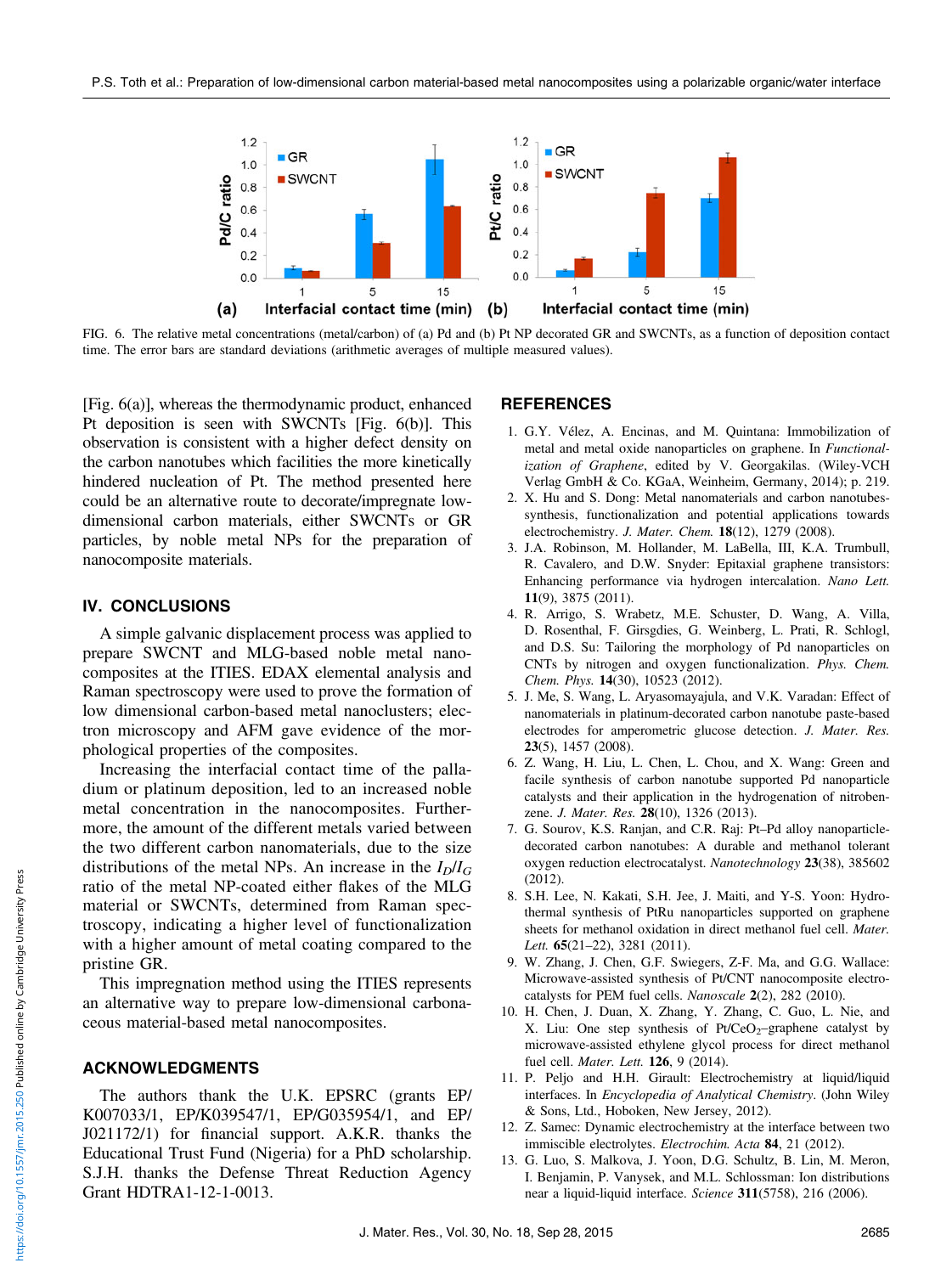- 14. Z. Samec: Electrochemistry at the interface between two immiscible electrolyte solutions. Pure Appl. Chem. 76(12), 2147 (2004).
- 15. A.N.J. Rodgers, S.G. Booth, and R.A.W. Dryfe: Particle deposition and catalysis at the interface between two immiscible electrolyte solutions (ITIES): A mini-review. Electrochem. Commun. 47, 17 (2014).
- 16. H. Jensen, D.J. Fermin, J.E. Moser, and H.H. Girault: Organization and reactivity of nanoparticles at molecular interfaces. Part 1. Photoelectrochemical responses involving TiO(2) nanoparticles assembled at polarizable water vertical bar 1,2-dichloroethane junctions. J. Phys. Chem. B 106(42), 10908 (2002).
- 17. N. Eugster, H. Jensen, D.J. Fermin, and H.H. Girault: Photoinduced electron transfer at liquid vertical bar liquid interfaces. Part VII. Correlation between self-organisation and structure of watersoluble photoactive species. J. Electroanal. Chem. 560(2), 143 (2003).
- 18. M.D. Scanlon, X.J. Bian, H. Vrubel, V. Amstutz, K. Schenk, X.L. Hu, B.H. Liu, and H.H. Girault: Low-cost industrially available molybdenum boride and carbide as "platinum-like" catalysts for the hydrogen evolution reaction in biphasic liquid systems. Phys. Chem. Chem. Phys. 15(8), 2847 (2013).
- 19. R.A.W. Dryfe, A.O. Simm, and B. Kralj: Electroless deposition of palladium at bare and templated liquid/liquid interfaces. J. Am. Chem. Soc. 125(43), 13014 (2003).
- 20. Y. Gruender, H.L.T. Ho, J.F.W. Mosselmans, S.L.M. Schroeder, and R.A.W. Dryfe: Inhibited and enhanced nucleation of gold nanoparticles at the water vertical bar 1,2-dichloroethane interface. Phys. Chem. Chem. Phys. 13(34), 15681 (2011).
- 21. Y. Grunder, Q.M. Ramasse, and R.A.W. Dryfe: A facile electrochemical route to the preparation of uniform and monoatomic copper shells for gold nanoparticles. Phys. Chem. Chem. Phys. 17(8), 5565 (2015).
- 22. R.V. Salvatierra, S.H. Domingues, M.M. Oliveira, and A.J.G. Zarbin: Tri-layer graphene films produced by mechanochemical exfoliation of graphite. Carbon 57, 410 (2013).
- 23. S. Gan, L. Zhong, T. Wu, D. Han, J. Zhang, J. Ulstrup, Q. Chi, and L. Niu: Spontaneous and fast growth of large-area graphene nanofilms facilitated by oil/water interfaces. Adv. Mater. 24(29), 3958 (2012).
- 24. S. Biswas and L.T. Drzal: A Novel approach to create a highly ordered monolayer film of graphene nanosheets at the liquid– liquid interface. Nano Lett. 9(1), 167 (2009).
- 25. Z. Tang, J. Zhuang, and X. Wang: Exfoliation of graphene from graphite and their self-assembly at the oil-water interface. Langmuir 26(11), 9045 (2010).
- 26. A. Bianco, H-M. Cheng, T. Enoki, Y. Gogotsi, R.H. Hurt, N. Koratkar, T. Kyotani, M. Monthioux, C.R. Park, J.M.D. Tascon, and J. Zhang: All in the graphene family—A recommended nomenclature for two-dimensional carbon materials. Carbon 65, 1 (2013).
- 27. P.S. Toth, Q.M. Ramasse, M. Velicky, and R.A.W. Dryfe: Functionalization of graphene at the organic/water interface. Chem. Sci. 6(2), 1316 (2015).
- 28. P.S. Toth, A.N.J. Rodgers, A.K. Rabiu, and R.A.W. Dryfe: Electrochemical activity and metal deposition using few-layer graphene and carbon nanotubes assembled at the liquid–liquid interface. Electrochem. Commun. 50, 6 (2015).
- 29. K. Bramhaiah and N.S. John: Hybrid films of reduced graphene oxide with noble metal nanoparticles generated at a liquid/liquid interface for applications in catalysis. RSC Adv. 3(21), 7765 (2013).
- 30. M.M. Gudarzi and F. Sharif: Self assembly of graphene oxide at the liquid–liquid interface: A new route to the fabrication of graphene based composites. Soft Matter 7(7), 3432 (2011).
- 31. S.J. Hoseini, M. Dehghani, and H. Nasrabadi: Thin film formation of Pd/reduced-graphene oxide and Pd nanoparticles at oil–water

interface, suitable as effective catalyst for Suzuki–Miyaura reaction in water. Catal. Sci. Technol. 4(4), 1078 (2014).

- 32. X. Zan, Z. Fang, J. Wu, F. Xiao, F. Huo, and H. Duan: Freestanding graphene paper decorated with 2D-assembly of Au@Pt nanoparticles as flexible biosensors to monitor live cell secretion of nitric oxide. Biosens. Bioelectron. 49, 71 (2013).
- 33. P.S. Toth, M. Velicky, Q.M. Ramasse, D.M. Kepaptsoglou, and R. A.W. Dryfe: Symmetric and asymmetric decoration of graphene: Bimetal-graphene sandwiches. Adv. Funct. Mater. 25(19), 2899 (2015).
- 34. V. Sgobba and D.M. Guldi: Carbon nanotubes-electronic/electrochemical properties and application for nanoelectronics and photonics. Chem. Soc. Rev. 38(1), 165 (2009).
- 35. A.C. Ferrari and D.M. Basko: Raman spectroscopy as a versatile tool for studying the properties of graphene. Nat. Nanotechnol. 8(4), 235 (2013).
- 36. A.C. Ferrari, J.C. Meyer, V. Scardaci, C. Casiraghi, M. Lazzeri, F. Mauri, S. Piscanec, D. Jiang, K.S. Novoselov, S. Roth, and A.K. Geim: Raman spectrum of graphene and graphene layers. Phys. Rev. Lett. 97(18), 187401 (2006).
- 37. M. Kalbac, H. Farhat, J. Kong, P. Janda, L. Kavan, and M.S. Dresselhaus: Raman spectroscopy and in situ Raman spectroelectrochemistry of bilayer  ${}^{12}C/{}^{13}C$  graphene. Nano Lett. 11(5), 1957 (2011).
- 38. Z. Komínková and M. Kalbác: Raman spectroscopy of strongly doped CVD-graphene. *Phys. Status Solidi B* 250(12), 2659 (2013).
- 39. Z.V. Zivcová, O. Frank, V. Petrák, H. Tarábková, J. Vacík, M. Nesládek, and L. Kavan: Electrochemistry and in situ Raman spectroelectrochemistry of low and high quality boron doped diamond layers in aqueous electrolyte solution. Electrochim. Acta 87, 518 (2013).
- 40. O. Frank, G. Tsoukleri, J. Parthenios, K. Papagelis, I. Riaz, R. Jalil, K.S. Novoselov, and C. Galiotis: Compression behavior of single-layer graphenes. ACS Nano 4(6), 3131 (2010).
- 41. A. Das, B. Chakraborty, S. Piscanec, S. Pisana, A.K. Sood, and A.C. Ferrari: Phonon renormalization in doped bilayer graphene. Phys. Rev. B: Condens. Matter 79(15), (2009).
- 42. M.A. Bissett, M. Tsuji, and H. Ago: Mechanical strain of chemically functionalized chemical vapor deposition grown graphene. J. Phys. Chem. C 117(6), 3152 (2013).
- 43. I. Hatay, B. Siu, F. Li, R. Partovi-Nia, H. Vrubel, X. Hu, M. Ersoz, and H.H. Girault: Hydrogen evolution at liquid-liquid interfaces. Angew. Chem. Int. Ed. 48(28), 5139 (2009).
- 44. M.A. Bissett, S. Konabe, S. Okada, M. Tsuji, and H. Ago: Enhanced chemical reactivity of graphene induced by mechanical strain. ACS Nano 7(11), 10335 (2013).
- 45. L. Kavan, P. Rapta, and L. Dunsch: In situ Raman and Vis-NIR spectroelectrochemistry at single-walled carbon nanotubes. Chem. Phys. Lett. 328(4–6), 363 (2000).
- 46. M. Kalbac, L. Kavan, M. Zukalova, and L. Dunsch: An in situ Raman spectroelectrochemical study of the controlled doping of single walled carbon nanotubes in a conducting polymer matrix. Carbon 45(7), 1463 (2007).
- 47. A. Colina, V. Ruiz, A. Heras, E. Ochoteco, E. Kauppinen, and J. Lopez-Palacios: Low resolution Raman spectroelectrochemistry of single walled carbon nanotube electrodes. Electrochim. Acta 56(3), 1294 (2011).
- 48. C. Fernandez-Blanco, D. Ibanez, A. Colina, V. Ruiz, and A. Heras: Spectroelectrochemical study of the electrosynthesis of Pt nanoparticles/poly(3,4-(ethylenedioxythiophene) composite. Electrochim. Acta 145, 139 (2014).
- 49. A. Jorio, R. Saito, J.H. Hafner, C.M. Lieber, M. Hunter, T. McClure, G. Dresselhaus, and M.S. Dresselhaus: Structural (n,m) determination of isolated single-wall carbon nanotubes by resonant Raman scattering. *Phys. Rev. Lett.* **86**(6), 1118 (2001).